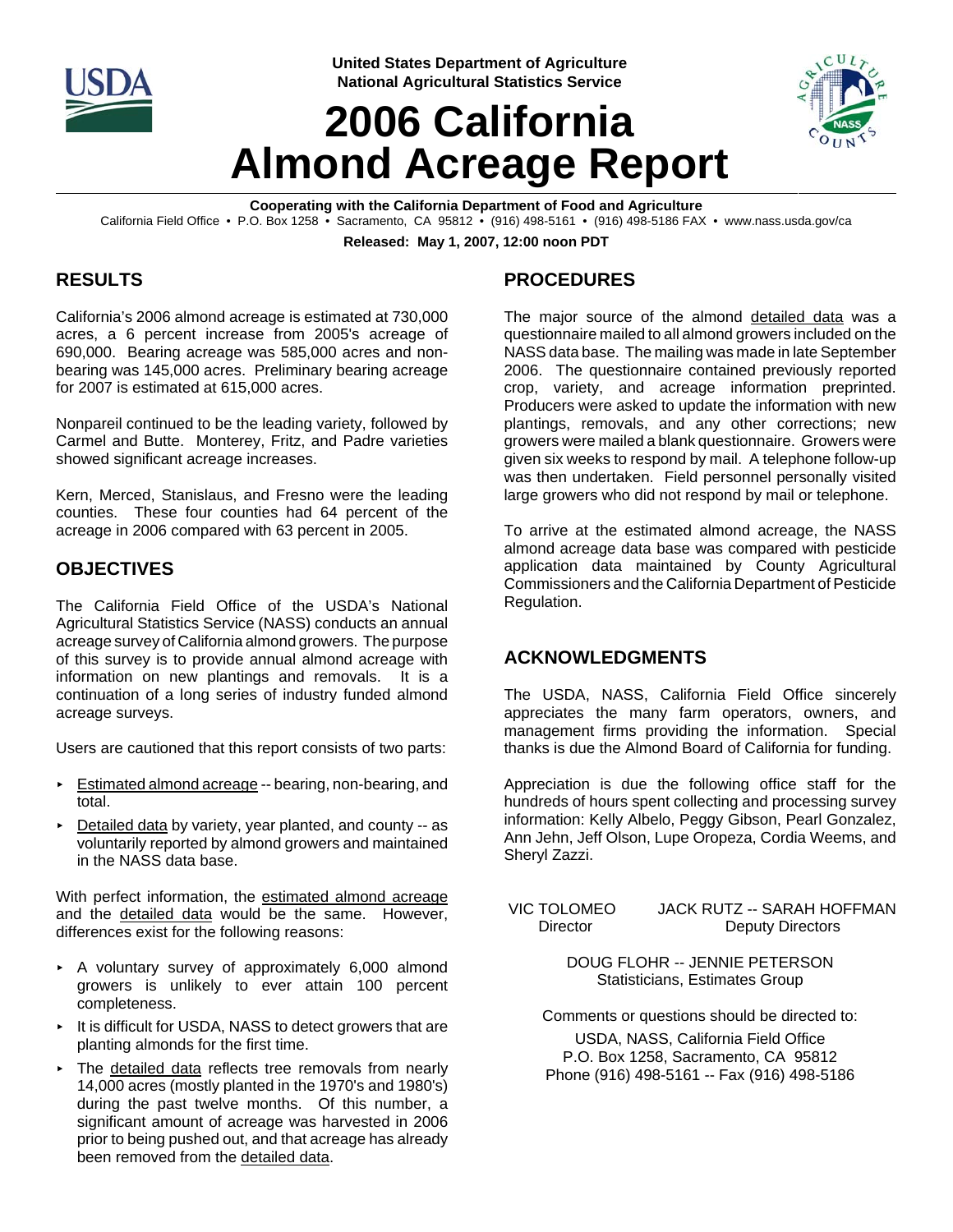| County             | 1977 &<br>Earlier | 1978           | 1979           | 1980        | 1981        | 1982        | 1983     | 1984        | 1985        | 1986        | 1987           | 1988        | 1989        | 1990        | 1991        | 1992     |
|--------------------|-------------------|----------------|----------------|-------------|-------------|-------------|----------|-------------|-------------|-------------|----------------|-------------|-------------|-------------|-------------|----------|
| <b>Butte</b>       | 4,128             | 344            | 675            | 940         | 1,350       | 1,172       | 669      | 456         | 784         | 439         | 263            | 762         | 529         | 1,614       | 674         | 1,391    |
| Colusa             | 1,380             | 56             | 35             | 1,239       | 1,658       | 709         | 118      | 272         | 315         | 210         | 295            | 405         | 1,193       | 1,102       | 172         | 140      |
| Contra Costa       | 5                 | $\mathbf 0$    | $\mathbf 0$    | $\mathbf 0$ | $\mathbf 0$ | $\mathbf 0$ | 0        | $\Omega$    | $\mathbf 0$ | $\Omega$    | $\Omega$       | $\Omega$    | $\Omega$    | $\Omega$    | $\Omega$    | $\Omega$ |
| El Dorado          | 0                 | $\Omega$       | $\mathbf 0$    | $\mathbf 0$ | $\Omega$    | $\Omega$    | $\Omega$ | $\mathbf 0$ | $\mathbf 0$ | $\mathbf 0$ | $\Omega$       | 0           | $\mathbf 0$ | $\mathbf 0$ | $\Omega$    | $\Omega$ |
| Fresno             | 1.855             | 107            | 641            | 1.727       | 2.810       | 1,188       | 385      | 655         | 1,013       | 1,006       | 1,491          | 2,403       | 2,038       | 6,485       | 935         | 1,352    |
| Glenn              | 1,283             | 67             | 748            | 603         | 793         | 348         | 161      | 242         | 191         | 53          | 180            | 1,180       | 1,037       | 669         | 370         | 354      |
| Kern               | 866               | 92             | 265            | 751         | 2,192       | 1,289       | 331      | 624         | 383         | 577         | 545            | 1,927       | 3,743       | 2,977       | 1,620       | 1,153    |
| Kings              | 19                | $\mathbf 0$    | $\mathbf 0$    | $\mathbf 0$ | 100         | 5           | 0        | $\mathbf 0$ | $\mathbf 0$ | 93          | 19             | 4           | 28          | 0           | 476         | $\Omega$ |
| Lake               | $\overline{c}$    | $\mathbf 0$    | $\mathbf 0$    | $\mathbf 0$ | $\mathbf 0$ | $\mathbf 0$ | $\Omega$ | $\Omega$    | $\mathbf 0$ | $\Omega$    | $\mathbf 0$    | $\Omega$    | $\mathbf 0$ | $\Omega$    | $\mathbf 0$ |          |
| Los Angeles        | 3                 | $\mathbf 0$    | $\overline{0}$ | $\mathbf 0$ | $\mathbf 0$ | $\Omega$    | $\Omega$ | $\mathbf 0$ | $\Omega$    | $\mathbf 0$ | $\Omega$       | $\Omega$    | $\Omega$    | $\Omega$    | $\Omega$    | $\Omega$ |
| Madera             | 2,611             | 475            | 1,220          | 1,412       | 1,752       | 2,845       | 546      | 937         | 1,148       | 906         | 1,149          | 1,506       | 1,861       | 2,001       | 1,754       | 862      |
| Mendocino          | $\mathbf 0$       | $\mathbf 0$    | $\mathbf 0$    | 0           | $\Omega$    | $\mathbf 0$ | 0        | $\Omega$    | $\mathbf 0$ | $\mathbf 0$ | $\mathbf 0$    | 0           | 0           | $\mathbf 0$ | $\mathbf 0$ | $\Omega$ |
| Merced             | 6,596             | 1,243          | 2,583          | 4,462       | 2,594       | 2,519       | 1,207    | 1,629       | 1,582       | 731         | 1,619          | 2,384       | 2,829       | 3,240       | 2,530       | 2,606    |
| Monterey           | 0                 | $\mathbf 0$    | $\overline{0}$ | 0           | $\mathbf 0$ | $\mathbf 0$ | 0        | $\mathbf 0$ | $\mathbf 0$ | $^{\circ}$  | $\mathbf 0$    | 0           | $\Omega$    | 0           | 0           | $\Omega$ |
| Napa               | $\Omega$          | $\Omega$       | $\overline{0}$ | $\Omega$    | $\Omega$    | $\Omega$    | 0        | $\Omega$    | $\Omega$    | $\Omega$    | $\Omega$       | $\Omega$    | $\Omega$    | $\Omega$    | $\Omega$    |          |
| Placer             | 11                | $\Omega$       | $\overline{0}$ | $\Omega$    | $\Omega$    | $\Omega$    | $\Omega$ | $\Omega$    | $\Omega$    | $\Omega$    | $\Omega$       |             | Ū           | $\Omega$    | $\Omega$    |          |
| Riverside          | 0                 | $\Omega$       | $\overline{0}$ | $\Omega$    | $\Omega$    | $\Omega$    | $\Omega$ | $\Omega$    | $\Omega$    | $\Omega$    | $\Omega$       |             |             | $\Omega$    | $\Omega$    |          |
| Sacramento         | $\overline{2}$    | $\mathbf 0$    | $\overline{0}$ | 0           | $\Omega$    | $\mathbf 0$ | 0        | $\Omega$    | $\mathbf 0$ | 89          | $\Omega$       | 10          | $\Omega$    | $\Omega$    | $\Omega$    |          |
| San Benito         | 1                 | $\Omega$       | $\mathbf 0$    | $\mathbf 0$ | $\Omega$    | $\mathbf 0$ | 0        | $\mathbf 0$ | $\mathbf 0$ | $\mathbf 0$ | $\Omega$       | $\mathbf 0$ | $\Omega$    | $\Omega$    | $\Omega$    | $\Omega$ |
| San Joaquin        | 3,167             | 523            | 679            | 1,029       | 1,315       | 754         | 526      | 565         | 695         | 550         | 851            | 926         | 926         | 1.168       | 470         | 1,157    |
| San Luis Obispo    | 776               | $\mathbf 0$    | $\mathbf 0$    | 0           | $\Omega$    | $\mathbf 0$ | 9        | $\Omega$    | 12          | $\Omega$    | $\Omega$       | 3           | $\Omega$    | 2           | $\mathbf 0$ | O        |
| Santa Clara        | $\mathbf 0$       | $\Omega$       | $\mathbf 0$    | $\mathbf 0$ | $\Omega$    | $\Omega$    | $\Omega$ | $\Omega$    | $\mathbf 0$ | $\Omega$    | $\Omega$       | $\Omega$    | $\Omega$    | 0           | $\Omega$    |          |
| Solano             | 176               | $\overline{4}$ | $\overline{0}$ | 11          | $\Omega$    | 81          | $\Omega$ | 6           | 14          | $\Omega$    | 5              | 40          | $\Omega$    | 9           | $\Omega$    |          |
| Sonoma             | $\mathbf 0$       | $\Omega$       | $\Omega$       | $\mathbf 0$ | $\Omega$    | $\Omega$    | 0        | $\Omega$    | $\mathbf 0$ | $\mathbf 0$ | $\mathbf 0$    | 0           | $\Omega$    | $\mathbf 0$ | $\Omega$    | O        |
| <b>Stanislaus</b>  | 4,698             | 1,386          | 2,613          | 2,828       | 3,274       | 2,668       | 1,039    | 1,328       | 1,732       | 1,038       | 1,806          | 2,565       | 1,644       | 2,247       | 2,459       | 2,976    |
| Sutter             | 436               | 43             | 104            | 56          | 45          | 28          | 36       | 70          | 80          | 137         | 59             | 41          | 109         | 251         | 96          | 37       |
| Tehama             | 493               | $\sqrt{2}$     | $\overline{4}$ | 284         | 384         | 623         | 46       | 83          | 87          | 134         | 356            | 326         | 50          | 63          | 195         | 7        |
| Tulare             | 251               | 58             | 264            | 392         | 579         | 229         | 296      | 213         | 16          | $\mathbf 0$ | 99             | 493         | 157         | 225         | 456         | 849      |
| Yolo               | 947               | 4              | 29             | 90          | 102         | 457         | 726      | 26          | 30          | 23          | 81             | 396         | 90          | 34          | 35          | 55       |
| Yuba               | 164               | $\mathbf 0$    | 12             | 59          | 50          | 3           | 13       |             | $\Omega$    | 39          | $\overline{1}$ | 41          |             | $\Omega$    | 54          | 3        |
| <b>State Total</b> | 29,867            | 4,403          | 9,873          | 15,883      | 18,996      | 14,917      | 6,108    | 7,108       | 8,081       | 6,025       | 8,819          | 15,410      | 16,235      | 22,088      | 12,296      | 12,941   |

**2006 ALMOND ACREAGE BY COUNTY, BY YEAR PLANTED a/**

a/ Totals may not add due to rounding.

 $\frac{1}{2}$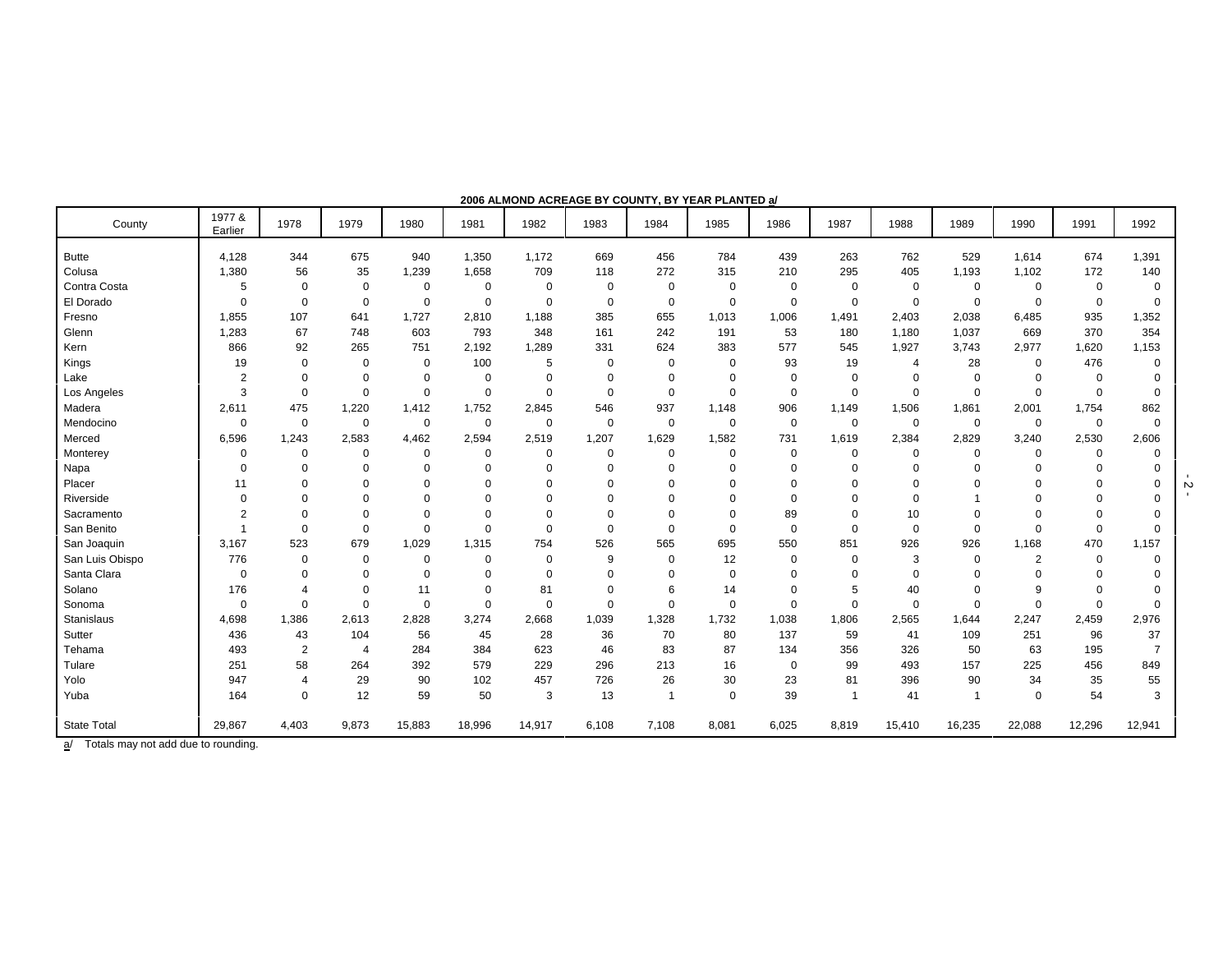|                    |          |             |             |             |             |             |                |                |             |             |             |                |              | Acres Standing in 2006 b/ |                |                 |                |
|--------------------|----------|-------------|-------------|-------------|-------------|-------------|----------------|----------------|-------------|-------------|-------------|----------------|--------------|---------------------------|----------------|-----------------|----------------|
| County             | 1993     | 1994        | 1995        | 1996        | 1997        | 1998        | 1999           | 2000           | 2001        | 2002        | 2003        | 2004           | 2005         | 2006                      | Bearing        | Non-<br>Bearing | Total          |
| <b>Butte</b>       | 712      | 1,525       | 2,573       | 3,588       | 1,922       | 1,742       | 1,240          | 1.715          | 886         | 685         | 776         | 1,132          | 723          | 1,194                     | 33,553         | 3,049           | 36,602         |
| Colusa             | 471      | 1,781       | 1,084       | 719         | 1,296       | 2,503       | 1,485          | 1,190          | 1,585       | 984         | 847         | 1,382          | 1,831        | 1,120                     | 23,242         | 4,333           | 27,575         |
| Contra Costa       | $\Omega$ | 0           | $\Omega$    | 0           | $\mathbf 0$ | 0           | 3              | $\overline{1}$ | $\Omega$    | 0           | 0           | $\bf{0}$       | $\bf{0}$     | $\bf{0}$                  | 8              | $\Omega$        | 8              |
| El Dorado          | $\Omega$ | 0           | $\Omega$    | 0           | $\Omega$    | 0           | $\Omega$       | 0              | $\Omega$    | 0           | 0           | $\bf{0}$       | $\bf{0}$     | $\bf{0}$                  | $\Omega$       | $\Omega$        |                |
| Fresno             | 2,474    | 3,493       | 5,105       | 4,630       | 4,910       | 4,915       | 4,844          | 3,840          | 3,753       | 3,183       | 3,648       | 6,133          | 5,431        | 4,249                     | 70,886         | 15,812          | 86,698         |
| Glenn              | 646      | 2,608       | 2,999       | 1,845       | 953         | 3,150       | 2,632          | 1,689          | 1,410       | 822         | 920         | 1,737          | 564          | 934                       | 27,952         | 3,234           | 31,187         |
| Kern               | 5,453    | 5,809       | 6,950       | 8,251       | 10,256      | 16,321      | 10,169         | 4,175          | 1,492       | 1,511       | 1,648       | 9,855          | 17,419       | 12,757                    | 91,370         | 40,030          | 131,400        |
| Kings              | 111      | 85          | 154         | 85          | 169         | 1,267       | 44             | 204            | 668         | 36          | 18          | 259            | 204          | 161                       | 3,585          | 625             | 4,210          |
| Lake               | $\Omega$ | 0           | $\Omega$    | $\mathbf 0$ | 0           | 0           | $\mathbf 0$    | 0              | $\mathbf 0$ | 0           | 0           | $\bf{0}$       | $\bf{0}$     | $\bf{0}$                  | $\overline{2}$ | $\bf{0}$        | $\overline{2}$ |
| Los Angeles        | $\Omega$ | 0           | $\Omega$    | 0           | $\mathbf 0$ | 0           | $\overline{0}$ | $\overline{1}$ | $\Omega$    | 0           | $\mathbf 0$ | $\mathbf{0}$   | $\mathbf 0$  | $\bf{0}$                  | $\overline{4}$ | $\bf{0}$        |                |
| Madera             | 1,359    | 3,095       | 2,653       | 3,022       | 3,735       | 2,976       | 1,568          | 1,252          | 1,834       | 1,243       | 2,287       | 3,567          | 2,724        | 3,155                     | 48,007         | 9,445           | 57,453         |
| Mendocino          | $\Omega$ | 0           | $\Omega$    | 0           | $\Omega$    | 0           | $\Omega$       | $\mathbf 0$    | $\Omega$    | 0           | $\mathbf 0$ | $\mathbf{0}$   | $\mathbf 0$  | $\bf{0}$                  | $\Omega$       | $\bf{0}$        | $\Omega$       |
| Merced             | 2,301    | 4,550       | 5,264       | 4,122       | 6,356       | 5,249       | 3,916          | 3,214          | 2,997       | 2,608       | 2,455       | 4,623          | 5,243        | 2,434                     | 83,386         | 12,300          | 95,686         |
| Monterey           | $\Omega$ | 0           | $\Omega$    | 0           | $\Omega$    | 0           | 0              | 0              | $\Omega$    | 0           | 0           | $\mathbf 0$    | $\mathbf 0$  | $\bf{0}$                  | -1             | $\bf{0}$        |                |
| Napa               |          | $\Omega$    | $\Omega$    | $\Omega$    | $\Omega$    | 0           | $\Omega$       | $\Omega$       | $\Omega$    | 0           | $\Omega$    | $\Omega$       | $\Omega$     | $\Omega$                  | $\Omega$       |                 | $\Omega$       |
| Placer             |          | O           |             | O           |             | 7           |                | 0              | $\Omega$    | 0           | $\Omega$    | $\Omega$       |              | $\Omega$                  | 18             | $\Omega$        | 18             |
| Riverside          |          | O           |             | 0           | $\Omega$    | 0           |                | O              | $\Omega$    | 0           | $\Omega$    | $\Omega$       |              |                           | $\overline{1}$ |                 | $\overline{2}$ |
| Sacramento         |          | Δ           | $\Omega$    | $\Omega$    | $\Omega$    | 0           | $\Omega$       | $\Omega$       | $\Omega$    | $\Omega$    | $\mathbf 0$ | $\Omega$       | $\Omega$     | $\bf{0}$                  | 104            | $\Omega$        | 104            |
| San Benito         | $\Omega$ | $\mathbf 0$ | $\Omega$    | $\Omega$    | $\Omega$    | $\mathbf 0$ | $\mathbf 0$    | $\mathbf 0$    | $\Omega$    | $\mathbf 0$ | $\mathbf 0$ | $\bf{0}$       | $\mathbf{0}$ | $\bf{0}$                  | $\overline{1}$ | $\Omega$        |                |
| San Joaquin        | 1,367    | 1,295       | 1,631       | 1,714       | 1,149       | 1,787       | 1,818          | 1,516          | 1,091       | 1,071       | 1,107       | 1,626          | 1,347        | 744                       | 30,847         | 3,717           | 34,563         |
| San Luis Obispo    | $\Omega$ | 0           | $\Omega$    | 0           | $\mathbf 0$ | 0           | $\mathbf 0$    | 0              | $\Omega$    | 0           | 0           | 5              | $\bf{0}$     | $\bf{0}$                  | 803            | 5               | 808            |
| Santa Clara        |          | $\Omega$    | $\Omega$    | 0           | $\Omega$    | 0           | $\Omega$       | $\Omega$       | $\Omega$    | 0           | 0           | $\Omega$       | $\mathbf{0}$ | $\bf{0}$                  | $\overline{1}$ | $\Omega$        | -1             |
| Solano             | $\Omega$ | 45          | 232         | 115         | 110         | 195         | 15             | 94             | 31          | 39          | 5           | 40             | 99           | 33                        | 1,226          | 172             | 1,398          |
| Sonoma             | $\Omega$ | 0           | $\Omega$    | $\mathbf 0$ | $\Omega$    | $\mathbf 0$ | $\mathbf 0$    | $\mathbf 0$    | $\mathbf 0$ | $\mathbf 0$ | $\mathbf 0$ | $\bf{0}$       | $\bf{0}$     | $\bf{0}$                  | $\Omega$       | $\bf{0}$        | $\Omega$       |
| Stanislaus         | 2,734    | 4,664       | 5,033       | 4,198       | 4,607       | 5,906       | 4,130          | 3,158          | 2,347       | 2,258       | 2,209       | 3,342          | 7,144        | 3,192                     | 77,544         | 13,679          | 91,222         |
| Sutter             | 128      | 109         | 168         | 145         | 430         | 498         | 217            | 112            | 98          | 72          | 73          | 184            | 319          | 298                       | 3,676          | 801             | 4,476          |
| Tehama             | 246      | 305         | 305         | 523         | 209         | 548         | 483            | 253            | 203         | 395         | 422         | 314            | 169          | 139                       | 7,028          | 622             | 7,650          |
| Tulare             | 704      | 896         | 840         | 1,181       | 1,053       | 540         | 723            | 575            | 381         | 272         | 695         | 964            | 2,020        | 1,269                     | 12,437         | 4,252           | 16,689         |
| Yolo               | 119      | 62          | 268         | 595         | 363         | 140         | 176            | 204            | 263         | 263         | 161         | 1,022          | 69           | 237                       | 5,739          | 1,327           | 7,066          |
| Yuba               | $\Omega$ | 56          | $\mathbf 0$ | 207         | $\mathbf 0$ | 83          | 93             | $\mathbf 0$    | $\Omega$    | 86          | $\mathbf 0$ | $\overline{2}$ | $\Omega$     | 55                        | 965            | 57              | 1,022          |
|                    |          | 30,382      |             |             |             |             |                |                |             |             |             |                |              | 31,970                    |                |                 |                |
| <b>State Total</b> | 18,823   |             | 35,261      | 34,939      | 37,517      | 47,827      | 33,555         | 23,193         | 19,039      | 15,528      | 17,272      | 36,185         | 45,306       |                           | 522,383        | 113,461         | 635,845        |

**2006 ALMOND ACREAGE BY COUNTY, BY YEAR PLANTED (Continued) a/**

a/ Totals may not add due to rounding.

b/ Shaded/bold area represents non-bearing years, 2004-2006.

- 3 -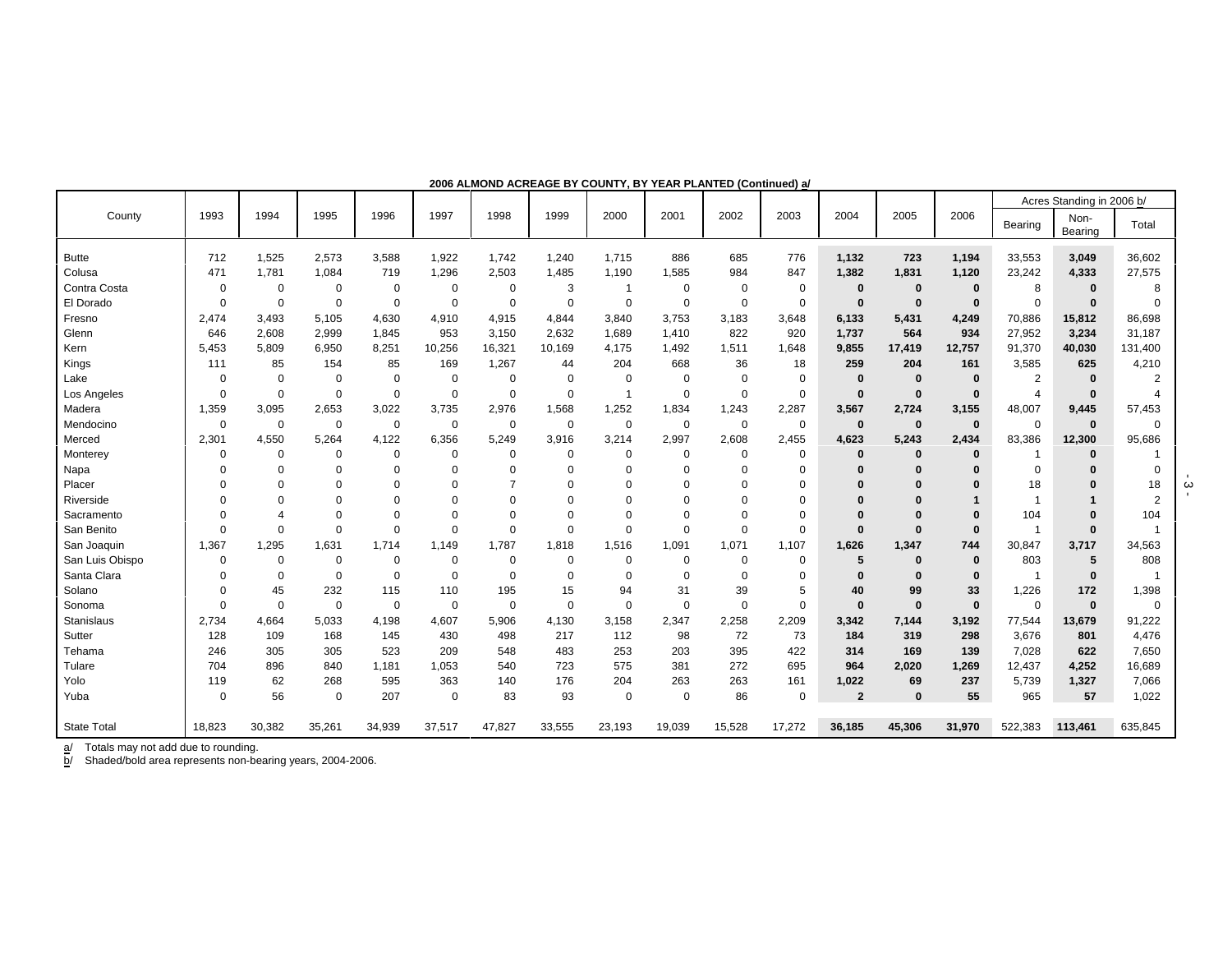|                      |                   |             |                |                |                         | AUNCAUL I CANTLO DUNNU TCANO UNUVIN AND UTANDING IN 2000 & |                         |                |                |                |               |                            |                |                |             |          |
|----------------------|-------------------|-------------|----------------|----------------|-------------------------|------------------------------------------------------------|-------------------------|----------------|----------------|----------------|---------------|----------------------------|----------------|----------------|-------------|----------|
| Variety              | 1977 &<br>Earlier | 1978        | 1979           | 1980           | 1981                    | 1982                                                       | 1983                    | 1984           | 1985           | 1986           | 1987          | 1988                       | 1989           | 1990           | 1991        | 1992     |
| Aldrich              | 9                 | 6           | $\mathbf 0$    | $\mathbf 0$    | 0                       |                                                            | 6                       | 8              | $\overline{7}$ | 16             | 14            | 5                          | 44             | 41             | 78          | 129      |
| <b>Butte</b>         | 315               | 47          | 144            | 412            | 432                     | 699                                                        | 248                     | 268            | 295            | 245            | 621           | 1,270                      | 1,336          | 2,475          | 2,034       | 1,724    |
| Carmel               | 3,569             | 1,030       | 2,608          | 3,801          | 5,221                   | 4,326                                                      | 1,956                   | 2,029          | 2,296          | 1,876          | 2,475         | 4,026                      | 3,763          | 5,285          | 2,582       | 2,440    |
| Carrions             | 5                 | $\Omega$    |                | 85             | 49                      | 8                                                          | 9                       | 7              |                | 0              | 14            | 17                         | 58             | 21             | 8           | 30       |
| Drake                | 165               | 0           | 0              | $\mathbf 0$    | 0                       | $\Omega$                                                   | $\mathbf 0$             | $\mathbf 0$    | $\mathbf 0$    | $\overline{7}$ | $\mathbf 0$   | $\overline{2}$             | $\mathbf 0$    | $\Omega$       | 2           |          |
| <b>Early Mission</b> | 46                | $\Omega$    | $\Omega$       | $\mathbf 0$    | $\mathbf 0$             | $\Omega$                                                   | $\Omega$                | 5              | $\Omega$       | 0              | $\Omega$      | 12                         | 5              | 9              | $\Omega$    |          |
| Fritz                | 300               | 60          | 43             | 186            | 219                     | 303                                                        | 97                      | 137            | 475            | 265            | 359           | 467                        | 896            | 635            | 323         | 289      |
| Harvey               | 245               | $\Omega$    | 117            |                | 35                      | $\Omega$                                                   |                         | 4              |                |                |               |                            |                | 5              |             |          |
| Hashem               | $\mathbf 0$       | $\Omega$    | $\mathbf 0$    | 22             | $\mathbf 0$             | 137                                                        | $\mathbf 0$<br>$\Omega$ | $\Omega$       | 8              | 0              | 0<br>$\Omega$ | $\mathbf 0$<br>$\mathbf 0$ | 8<br>17        |                |             |          |
|                      |                   |             |                | 168            |                         | $\Omega$                                                   | $\Omega$                |                | 52             | 40             |               |                            | $\Omega$       | 18             | ∩           |          |
| <b>Jeffries</b>      | 22                | $\Omega$    | 39             | 20             | 17                      |                                                            |                         | $\mathbf 0$    | $\mathbf 0$    | $\mathbf 0$    | 33            | $\Omega$                   |                |                |             |          |
| Kapareil             | 35                | $\Omega$    | $\mathbf 0$    | 77             | $\overline{\mathbf{1}}$ | $\overline{4}$                                             | $\Omega$                | 67             | 3              | 0              | $\mathbf 0$   | $\Omega$                   | $\Omega$       |                | 55          |          |
| Le Grand             | 60                | 9           | 56             | 27             | 61                      | 36                                                         | 21                      | $\mathbf 0$    | 35             | 0              | 15            | $\Omega$                   | $\Omega$       |                | 8           |          |
| Livingston           | 22                | $\Omega$    | 11             | 29             | 6                       | $\Omega$                                                   | $\mathbf 0$             | $\mathbf 0$    | $\mathbf 0$    |                | 10            | 64                         | 25             | 73             | 95          | 21       |
| Merced               | 765               | 22          | 89             | 18             | 8                       | 3                                                          | 6                       | $\overline{4}$ | $\mathbf 0$    |                | 10            | 6                          | $\overline{4}$ | Δ              |             |          |
| Mono                 | 27                | 34          | 34             | 133            | 24                      | 58                                                         | 26                      | 164            | 18             | 30             | 23            | 5                          | 20             |                | 32          | $\Omega$ |
| Monterey             | 83                | 19          | 205            | 666            | 516                     | 681                                                        | 316                     | 116            | 145            | 34             | 386           | 578                        | 451            | 1,281          | 382         | 520      |
| Morley               | $\Omega$          | $\Omega$    |                | $\mathbf 0$    | 5                       | $\Omega$                                                   | $\mathbf 0$             | $\mathbf 0$    | $\mathbf 0$    | $\overline{1}$ | 0             | $\mathbf 0$                | $\mathbf 0$    | $\Omega$       | 61          | 20       |
| $N-43$               | $\Omega$          | $\mathbf 0$ | $\mathbf 0$    | 88             | $\mathbf 0$             | 30                                                         | $\mathbf 0$             | $\mathbf 0$    | $\mathbf 0$    | $\Omega$       | $\Omega$      | $\mathbf 0$                | $\mathbf 0$    | $\Omega$       | $\mathbf 0$ |          |
| Ne Plus Ultra        | 1,463             | 164         | 223            | 260            | 225                     | 202                                                        | 63                      | 39             | 45             | $\overline{4}$ | 46            | 91                         | 33             | 114            | 23          | 53       |
| Nonpareil            | 15,798            | 2,212       | 4,600          | 6,313          | 8,195                   | 5,378                                                      | 2,127                   | 2,835          | 3,410          | 2,455          | 3,323         | 5,711                      | 6,240          | 7,801          | 4,124       | 4,700    |
| Norman               | 34                | 0           | 2              | $\overline{2}$ | 8                       | $\mathbf 0$                                                | $\mathbf 0$             | 5              | 0              | 0              | 25            | $\mathbf 0$                | 11             | $\mathbf 0$    | $\mathbf 0$ | $\Omega$ |
| Padre                | 157               | $\Omega$    | 5              | $\mathbf 0$    | 21                      | 20                                                         | 16                      | 3              | 15             | 54             | 205           | 260                        | 560            | 1,177          | 1,034       | 738      |
| Peerless             | 1,164             | 68          | 260            | 498            | 887                     | 408                                                        | 150                     | 216            | 324            | 186            | 114           | 304                        | 194            | 250            | 66          | 158      |
| <b>Price Cluster</b> | 1,374             | 332         | 777            | 1,436          | 1,939                   | 1,327                                                      | 419                     | 599            | 566            | 413            | 429           | 808                        | 898            | 909            | 397         | 604      |
| Ruby                 | 103               | 32          | 94             | 360            | 216                     | 384                                                        | 143                     | 237            | 82             | 98             | 167           | 521                        | 168            | 192            | 100         | 141      |
| Sauret #1            | 5                 | $\Omega$    | 63             | 20             | 36                      | 20                                                         | 6                       | $\mathbf 0$    | $\Omega$       | 2              | -1            | $\overline{2}$             | $\Omega$       | $\overline{2}$ |             |          |
| Sauret #2            | 9                 | $\Omega$    | 60             | 51             | 15                      | $\Omega$                                                   | $\Omega$                | 3              | $\Omega$       | $\Omega$       | $\Omega$      | $\mathbf 0$                | $\Omega$       | $\overline{2}$ |             |          |
| Savana               | $\Omega$          | $\Omega$    | $\overline{2}$ | $\Omega$       | 5                       | $\Omega$                                                   | $\Omega$                | $\mathbf 0$    | $\Omega$       | 3              | 0             | $\mathbf 0$                | $\Omega$       | $\Omega$       | 61          | 20       |
| Sonora               | 25                |             | $\mathbf 0$    |                | 14                      | $\Omega$                                                   | $\mathbf 0$             | $\mathbf 0$    | 48             | 27             | 59            | 262                        | 750            | 720            | 244         | 590      |
| Texas/Mission        | 2,951             | 252         | 315            | 847            | 697                     | 746                                                        | 369                     | 335            | 221            | 230            | 326           | 865                        | 476            | 519            | 452         | 360      |
| Thompson             | 826               | 58          | 49             | 92             | 55                      | 75                                                         | 85                      | 6              | 23             | 8              | 43            | 20                         | 12             | 14             | $\Omega$    |          |
| Tokoyo               | 21                | 26          | $\Omega$       | 82             | 28                      | 40                                                         | $\mathbf 0$             | 3              | $\mathbf 0$    | $\Omega$       | 21            | 6                          | 27             | $\Omega$       | $\Omega$    |          |
| Wood Colony          | $\overline{4}$    | $\Omega$    | $\Omega$       | 20             | 3                       | $\Omega$                                                   | $\mathbf 0$             | $\overline{2}$ | $\overline{2}$ | 15             | 15            | 80                         | 170            | 410            | 75          | 313      |
| Yosemite             | 30                | $\mathbf 0$ | 32             | 80             | 29                      | 20                                                         | 11                      | $\mathbf 0$    | 0              | 0              | 0             | $\mathbf 0$                | 0              | $\mathbf 0$    | $\mathbf 0$ | $\Omega$ |
| All Others           | 235               | 32          | 37             | 90             | 29                      | 13                                                         | 34                      | 19             | 8              | 16             | 87            | 29                         | 68             | 125            | 58          | 87       |
| <b>State Total</b>   | 29,867            | 4,403       | 9,873          | 15,883         | 18,996                  | 14,917                                                     | 6,108                   | 7,108          | 8,081          | 6,025          | 8,819         | 15,410                     | 16,235         | 22,088         | 12,296      | 12,941   |

**ALMOND ACREAGE AS OF 2006 -- VARIETIES AND AGE GROUPS -- STATE SUMMARY ACREAGE PLANTED DURING YEARS SHOWN AND STANDING IN 2006 a/**

 $\frac{a}{b}$  Totals may not add due to rounding.

- 4 -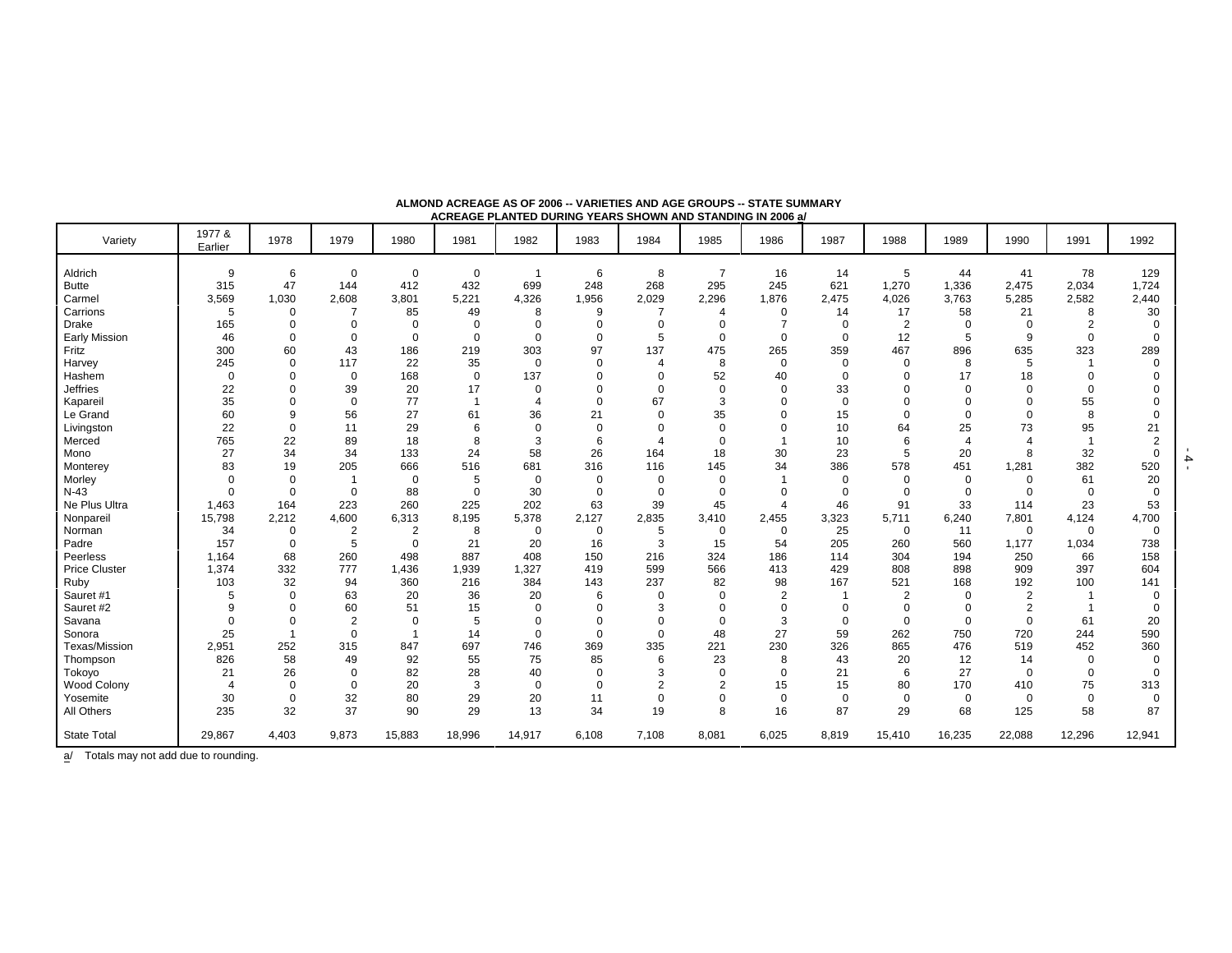|                      |                |                |                |                |                |                |                |             |                       |                |                |          |             |                  |         | Acres Standing in 2006 b/ |         |
|----------------------|----------------|----------------|----------------|----------------|----------------|----------------|----------------|-------------|-----------------------|----------------|----------------|----------|-------------|------------------|---------|---------------------------|---------|
| Variety              | 1993           | 1994           | 1995           | 1996           | 1997           | 1998           | 1999           | 2000        | 2001                  | 2002           | 2003           | 2004     | 2005        | 2006             | Bearing | Non-<br>Bearing           | Total   |
| Aldrich              | 281            | 501            | 848            | 896            | 889            | 1,474          | 811            | 886         | 640                   | 316            | 382            | 1,468    | 884         | 560              | 8,287   | 2,912                     | 11,199  |
| <b>Butte</b>         | 2,662          | 4,659          | 6,874          | 6,325          | 7,321          | 9,218          | 4,909          | 3,551       | 1,717                 | 973            | 1,199          | 2,598    | 5.064       | 3,635            | 61,970  | 11,296                    | 73,265  |
| Carmel               | 3.146          | 4.146          | 4,029          | 3,998          | 4.231          | 4.997          | 2,569          | 2.871       | 2.837                 | 2,655          | 2,257          | 4.097    | 2,470       | 1,723            | 87,018  | 8,289                     | 95,307  |
| Carrions             | 3              | -1             | $\overline{4}$ | 12             | $\Omega$       | 35             | 11             | $\mathbf 0$ | $\Omega$              | $\Omega$       | $\Omega$       | $\Omega$ | $\bf{0}$    | $\bf{0}$         | 385     | $\bf{0}$                  | 385     |
| <b>Drake</b>         | $\Omega$       | $\Omega$       | 0              | 3              | $\Omega$       | 6              | 0              | 0           | $\Omega$              | $\Omega$       | $\Omega$       |          |             | 0                | 186     | $\bf{0}$                  | 186     |
| <b>Early Mission</b> | $\overline{4}$ | $\overline{4}$ | 10             | 19             | $\Omega$       | 3              | $\mathbf 0$    | $\mathbf 0$ | $\Omega$              | $\Omega$       | $\Omega$       |          | $\Omega$    | $\Omega$         | 115     |                           | 116     |
| Fritz                | 812            | 1,373          | 1,309          | 1,792          | 1,879          | 1,982          | 1,960          | 957         | 1,055                 | 904            | 1.144          | 2,545    | 3,723       | 2,132            | 20,220  | 8,400                     | 28,620  |
| Harvey               | $\mathbf 0$    | $\Omega$       | 3              | $\overline{1}$ | $\mathbf 0$    | $\mathbf 0$    | $\mathbf 0$    | $\mathbf 0$ | $\Omega$              | $\Omega$       | $\overline{4}$ | $\Omega$ | 1           | $\bf{0}$         | 452     | -1                        | 453     |
| Hashem               | $\mathbf 0$    | $\Omega$       | 76             | 37             | 30             | 19             | $\mathbf 0$    | $\Omega$    | O                     | $\Omega$       | $\Omega$       |          |             | 53               | 594     | 53                        | 647     |
| <b>Jeffries</b>      | $\Omega$       | $\Omega$       | $\mathbf 0$    | $\mathbf 0$    | $\Omega$       | $\mathbf 0$    | $\Omega$       | $\Omega$    | n                     |                | $\Omega$       |          |             | $\Omega$         | 131     | $\Omega$                  | 131     |
| Kapareil             | 61             | 101            | 78             | 0              | 12             | 20             | $\overline{1}$ | 14          | $\Omega$              |                | $\Omega$       |          |             | 0                | 528     |                           | 528     |
| Le Grand             | $\mathbf 0$    | 3              | $\mathbf 0$    | $\mathbf 0$    | $\Omega$       | $\mathbf 0$    | 35             | $\mathbf 0$ | $\Omega$              |                | $\Omega$       |          |             | $\Omega$         | 367     | $\mathbf{1}$              | 368     |
| Livingston           | 18             | 148            | 237            | 169            | 351            | 527            | 169            | 52          | 31                    | 13             | $\overline{7}$ | 35       | 40          | 41               | 2.079   | 116                       | 2,194   |
| Merced               | 20             | 8              | 20             | 21             | $\Omega$       | 24             | $\mathbf 0$    | 3           | 12                    | $\mathbf 0$    | $\overline{4}$ | $\bf{0}$ | $\Omega$    | $\Omega$         | 1,055   | $\bf{0}$                  | 1,055   |
| Mono                 | $\overline{0}$ | $\Omega$       | $\mathbf 0$    | 15             | $\Omega$       | 17             | $\mathbf 0$    | $\mathbf 0$ | 21                    | $\mathbf 0$    | $\Omega$       | 113      | 15          | $\boldsymbol{4}$ | 689     | 132                       | 821     |
| Monterey             | 784            | 1,795          | 1,615          | 2,109          | 3,032          | 3,886          | 3,784          | 1,999       | 2,063                 | 1.415          | 2,075          | 5.956    | 7,838       | 6,453            | 30,935  | 20,247                    | 51,182  |
| Morley               | 23             | 62             | 119            | 55             | $\Omega$       | $\overline{1}$ | $\mathbf 0$    | 50          | 26                    | 9              | 23             | $\bf{0}$ | $\Omega$    | $\Omega$         | 455     | $\bf{0}$                  | 455     |
| $N-43$               | $\mathbf 0$    | $\overline{1}$ | 0              | 0              | $\Omega$       | $\mathbf 0$    | $\mathbf 0$    | 0           | $\Omega$              | 20             | $\mathbf 0$    | $\bf{0}$ | $\Omega$    | 0                | 139     | $\bf{0}$                  | 139     |
| Ne Plus Ultra        | 36             | 77             | 98             | 76             | 38             | 38             | 40             | 134         | $\boldsymbol{\Delta}$ | 16             | 40             | 24       | 32          |                  | 3.645   | 56                        | 3.701   |
| Nonpareil            | 7,015          | 11,189         | 11,447         | 12,084         | 11,923         | 14,576         | 12,452         | 8,035       | 7,862                 | 6,918          | 7,594          | 15,729   | 16,047      | 11,446           | 196,316 | 43,222                    | 239,538 |
| Norman               | 8              | $\Omega$       | $\mathbf 0$    | $\mathbf 0$    | $\overline{4}$ | $\mathbf 0$    | $\mathbf 0$    | 3           | 23                    | $\mathbf 0$    | $\mathbf 0$    | $\bf{0}$ | $\mathbf 0$ | $\bf{0}$         | 124     | $\mathbf{0}$              | 124     |
| Padre                | 1,066          | 2,257          | 3,807          | 3,349          | 3,905          | 6,263          | 3,289          | 2,247       | 929                   | 586            | 693            | 1,448    | 4,068       | 3,267            | 32,659  | 8,783                     | 41,442  |
| Peerless             | 131            | 285            | 325            | 300            | 102            | 128            | 291            | 126         | 69                    | 66             | 52             | 70       | 55          | 52               | 7,118   | 177                       | 7,295   |
| <b>Price Cluster</b> | 553            | 442            | 580            | 444            | 571            | 941            | 449            | 405         | 322                   | 319            | 280            | 238      | 490         | 153              | 18,533  | 881                       | 19,414  |
| Ruby                 | 99             | 125            | 70             | 41             | 229            | 159            | 49             | 217         | 28                    | 20             | 25             | 10       | $\bf{0}$    | 5                | 4,099   | 15                        | 4,114   |
| Sauret #1            | $\mathbf 0$    | $\overline{4}$ | $\mathbf 0$    | $\overline{1}$ | $\Omega$       | $\Omega$       | $\Omega$       | $\mathbf 0$ | $\Omega$              | $\Omega$       | $\Omega$       | $\Omega$ |             | $\Omega$         | 160     | $\bf{0}$                  | 160     |
| Sauret #2            | $\Omega$       | $\overline{4}$ | $\mathbf 0$    | $\overline{2}$ | $\Omega$       | $\Omega$       | $\overline{2}$ | $\mathbf 0$ | $\Omega$              | $\Omega$       | $\Omega$       |          |             | $\Omega$         | 148     | $\bf{0}$                  | 148     |
| Savana               | 23             | 42             | 118            | 55             | $\Omega$       | $\mathbf 0$    | $\Omega$       | 33          | 19                    | 9              | $\Omega$       | $\bf{0}$ | $\Omega$    | $\bf{0}$         | 387     | $\Omega$                  | 387     |
| Sonora               | 1.014          | 1,787          | 1,870          | 1,452          | 893            | 1,578          | 1,548          | 581         | 534                   | 550            | 399            | 424      | 233         | 147              | 14,945  | 804                       | 15,749  |
| Texas/Mission        | 721            | 879            | 1,120          | 938            | 1,252          | 947            | 339            | 275         | 52                    | 46             | 43             | 53       | 9           | 16               | 16,573  | 77                        | 16,650  |
| Thompson             | -1             | 9              | 3              | 38             | 3              | 5              | 0              | 0           | $\overline{1}$        | $\overline{4}$ | $\Omega$       | $\bf{0}$ |             | 9                | 1,429   | 9                         | 1,438   |
| Tokoyo               | $\overline{0}$ | 9              | 0              | 10             | 20             | 79             | $\mathbf 0$    | 47          | 13                    | $\Omega$       | 5              | 31       | 3           | $\bf{0}$         | 437     | 33                        | 470     |
| <b>Wood Colony</b>   | 277            | 395            | 457            | 597            | 716            | 793            | 599            | 446         | 315                   | 163            | 260            | 403      | 553         | 618              | 6,124   | 1,574                     | 7,697   |
| Yosemite             | $\mathbf 0$    | $\Omega$       | $\mathbf 0$    | $\mathbf 0$    | $\Omega$       | 5              | $\mathbf 0$    | $\mathbf 0$ | $\Omega$              | $\mathbf 0$    | $\mathbf 0$    | $\bf{0}$ | $\bf{0}$    | $\bf{0}$         | 207     | $\bf{0}$                  | 207     |
| All Others           | 68             | 80             | 145            | 102            | 120            | 108            | 248            | 262         | 467                   | 526            | 787            | 944      | 3,783       | 1,656            | 3,877   | 6,383                     | 10,260  |
| <b>State Total</b>   | 18,823         | 30,382         | 35,261         | 34,939         | 37,517         | 47,827         | 33,555         | 23,193      | 19,039                | 15,528         | 17,272         | 36,185   | 45,306      | 31,970           | 522,383 | 113,461                   | 635,845 |

**ALMOND ACREAGE AS OF 2006 -- VARIETIES AND AGE GROUPS -- STATE SUMMARYACREAGE PLANTED DURING YEARS SHOWN AND STANDING IN 2006 (Continued) a/**

a/ Totals may not add due to rounding.

b/ Shaded/bold area represents non-bearing years, 2004-2006.

 $\frac{1}{9}$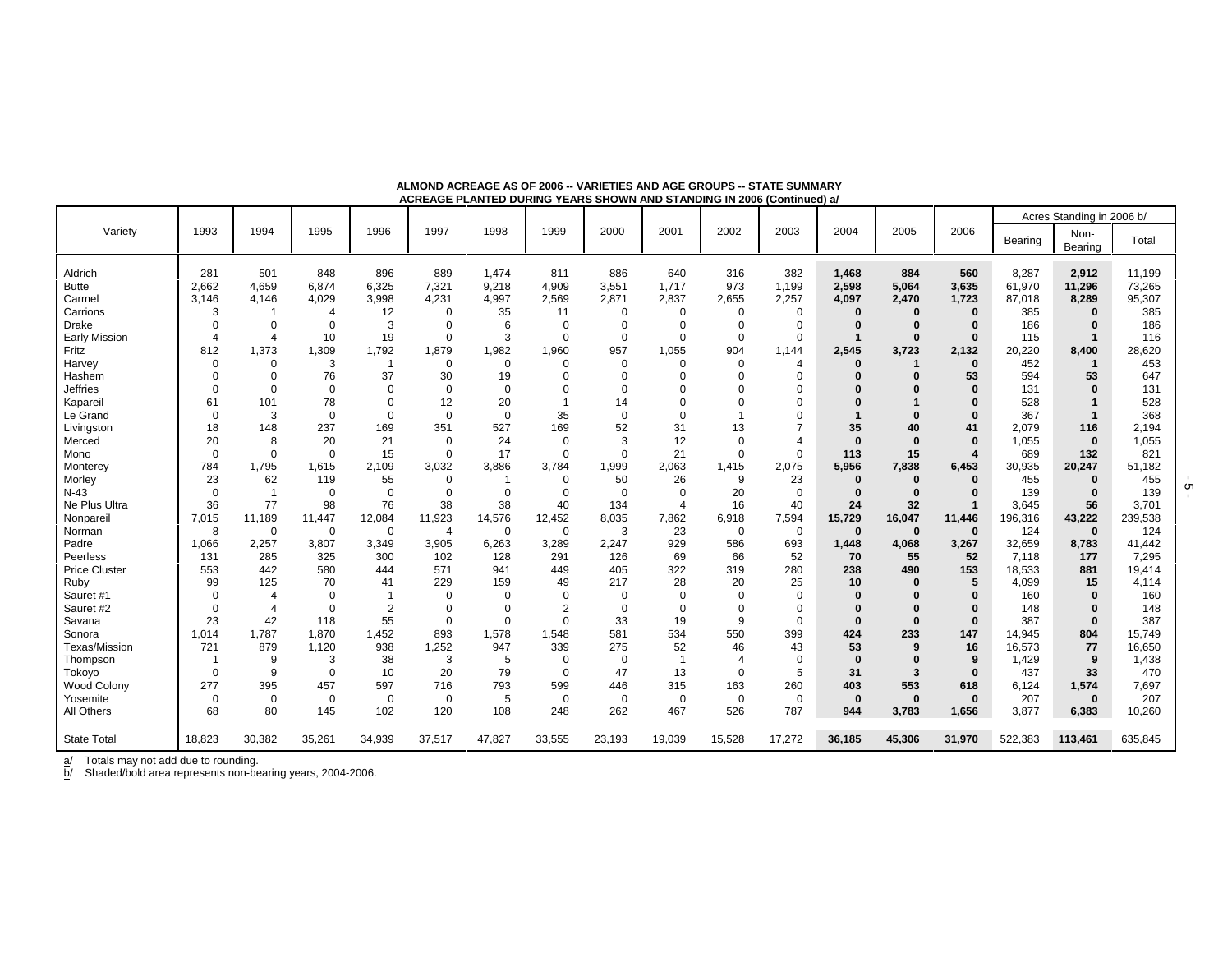| County             | 1977 &<br>Earlier | 1978           | 1979        | 1980        | 1981           | 1982        | 1983        | 1984           | 1985           | 1986           | 1987        | 1988           | 1989           | 1990        | 1991              | 1992        |
|--------------------|-------------------|----------------|-------------|-------------|----------------|-------------|-------------|----------------|----------------|----------------|-------------|----------------|----------------|-------------|-------------------|-------------|
| <b>Butte</b>       | 1,985             | 166            | 347         | 389         | 523            | 331         | 265         | 114            | 365            | 138            | 101         | 321            | 118            | 532         | 219               | 515         |
| Colusa             | 589               | 31             | 12          | 582         | 709            | 140         | 36          | 47             | 39             | 97             | 79          | 149            | 380            | 372         | 65                | 61          |
| Contra Costa       | $\mathbf{1}$      | $\mathbf 0$    | $\mathbf 0$ | $\mathbf 0$ | $\mathbf 0$    | $\mathbf 0$ | $\mathbf 0$ | $\mathbf 0$    | 0              | $\mathbf 0$    | $\mathbf 0$ | $\mathbf 0$    | $\mathbf 0$    | $\mathbf 0$ | $\mathbf 0$       | $\mathbf 0$ |
| Fresno             | 973               | 56             | 290         | 424         | 1,253          | 472         | 180         | 336            | 509            | 461            | 605         | 1,035          | 701            | 1,996       | 413               | 539         |
| Glenn              | 704               | 37             | 297         | 283         | 308            | 151         | 59          | 127            | 96             | $\mathbf 0$    | 74          | 396            | 457            | 326         | 168               | 114         |
| Kern               | 482               | 11             | 71          | 301         | 1,065          | 511         | 168         | 315            | 194            | 268            | 257         | 846            | 1,779          | 1,310       | 406               | 263         |
| Kings              | 10                | $\Omega$       | 0           | $\Omega$    | 50             | 3           | $\Omega$    | $\Omega$       | 0              | 48             | 10          | $\overline{2}$ | $\overline{7}$ | $\mathbf 0$ | 238               | 0           |
| Lake               |                   | $\Omega$       | $\mathbf 0$ | 0           | $\mathbf 0$    | $\mathbf 0$ | 0           | $\mathbf 0$    | 0              | $\mathbf 0$    | $\mathbf 0$ | $\Omega$       | $\Omega$       | $\Omega$    | $\mathbf 0$       | $\Omega$    |
| Los Angeles        | 3                 | $\Omega$       | $\mathbf 0$ | $\Omega$    | $\mathbf 0$    | $\mathbf 0$ | $\mathbf 0$ | $\mathbf 0$    | 0              | $\mathbf 0$    | $\mathbf 0$ | $\Omega$       | $\mathbf 0$    | $\mathbf 0$ | $\mathbf 0$       | $\Omega$    |
| Madera             | 1,367             | 212            | 569         | 636         | 888            | 1,208       | 215         | 419            | 552            | 432            | 456         | 587            | 712            | 805         | 503               | 251         |
| Merced             | 3,674             | 649            | 1,265       | 1,725       | 1,015          | 812         | 399         | 557            | 556            | 248            | 597         | 570            | 987            | 1,088       | 662               | 990         |
| Monterey           | 0                 | 0              | $\mathbf 0$ | 0           | $\mathbf 0$    | $\mathbf 0$ | 0           | $\mathbf 0$    | $\mathbf 0$    | $\mathbf 0$    | $\mathbf 0$ | $\mathbf 0$    | $\mathbf 0$    | $\mathbf 0$ | $\mathbf 0$       | $\mathbf 0$ |
| Napa               | $\Omega$          | $\Omega$       | $\Omega$    | 0           | $\Omega$       | 0           | 0           | 0              | 0              | $\Omega$       | 0           | $\Omega$       | $\Omega$       | $\Omega$    | $\Omega$          | $\Omega$    |
| Placer             | 5                 | $\Omega$       | 0           | 0           | $\Omega$       | $\mathbf 0$ | $\Omega$    | $\mathbf 0$    | 0              | 0              | $\mathbf 0$ | $\Omega$       | $\Omega$       | $\Omega$    | $\Omega$          | $\Omega$    |
| Riverside          | $\Omega$          | $\Omega$       | $\Omega$    | U           | $\Omega$       | $\mathbf 0$ | $\Omega$    | $\Omega$       | 0              | $\Omega$       | $\Omega$    | $\Omega$       | $\Omega$       | $\Omega$    | $\Omega$          | $\Omega$    |
| Sacramento         |                   | $\Omega$       | $\mathbf 0$ | $\mathbf 0$ | $\mathbf 0$    | $\mathbf 0$ | $\mathbf 0$ | $\mathbf 0$    | $\mathbf 0$    | 46             | $\mathbf 0$ | 5              | $\Omega$       | $\Omega$    | $\Omega$          | $\Omega$    |
| San Benito         | $\Omega$          | $\Omega$       | $\Omega$    | $\Omega$    | $\mathbf 0$    | $\mathbf 0$ | $\mathbf 0$ | $\mathbf 0$    | 0              | $\mathbf 0$    | $\Omega$    | $\Omega$       | $\Omega$       | $\Omega$    | $\mathbf 0$       | 0           |
| San Joaquin        | 1,852             | 298            | 294         | 469         | 454            | 285         | 238         | 264            | 279            | 244            | 281         | 342            | 323            | 361         | 205               | 460         |
| San Luis Obispo    | 478               | 0              | $\Omega$    | $\Omega$    | $\mathbf 0$    | $\mathbf 0$ | 4           | $\mathbf 0$    | 8              | $\mathbf 0$    | $\mathbf 0$ | $\mathbf 0$    | $\Omega$       | $\Omega$    | $\mathbf 0$       | $\mathbf 0$ |
| Santa Clara        | $\Omega$          | $\Omega$       | $\mathbf 0$ | $\Omega$    | $\Omega$       | $\mathbf 0$ | 0           | $\mathbf 0$    | 0              | $\mathbf 0$    | $\mathbf 0$ | $\Omega$       | $\Omega$       | $\Omega$    | $\Omega$          | $\Omega$    |
| Solano             | 80                | $\overline{4}$ | $\mathbf 0$ | $\Omega$    | $\Omega$       | 48          | $\mathbf 0$ | $\overline{2}$ | $\mathbf 0$    | $\mathbf 0$    | $\mathbf 0$ | 20             | $\Omega$       | 4           | $\mathbf 0$       | $\Omega$    |
| Sonoma             | $\Omega$          | $\Omega$       | $\mathbf 0$ | $\Omega$    | $\mathbf 0$    | $\mathbf 0$ | $\mathbf 0$ | $\Omega$       | 0              | $\mathbf 0$    | $\mathbf 0$ | $\Omega$       | $\mathbf 0$    | $\mathbf 0$ | $\mathbf 0$       | 0           |
| Stanislaus         | 2,531             | 694            | 1,278       | 1.109       | 1,429          | 994         | 328         | 492            | 743            | 398            | 588         | 1,005          | 606            | 794         | 934               | 1,093       |
| Sutter             | 169               | 22             | 24          | 21          | 19             | 12          | 3           | 36             | 17             | $\overline{2}$ | 11          | 9              | 26             | 37          | 25                | 13          |
| Tehama             | 269               | $\overline{1}$ | 3           | 149         | 182            | 297         | 23          | 19             | 36             | 73             | 184         | 153            | 50             | 30          | 101               | 4           |
| Tulare             | 97                | 29             | 134         | 185         | 287            | 93          | 143         | 102            | 12             | $\mathbf 0$    | 49          | 239            | 79             | 132         | 147               | 378         |
| Yolo               | 439               | $\overline{2}$ | 9           | 15          | $\overline{4}$ | 23          | 68          | 5              | $\overline{4}$ | $\overline{2}$ | 32          | 16             | 15             | 16          | $12 \overline{ }$ | 20          |
| Yuba               | 91                | $\Omega$       | 8           | 26          | 10             | $\mathbf 0$ | $\mathbf 0$ | $\Omega$       | $\mathbf 0$    | $\Omega$       | $\Omega$    | 18             | $\Omega$       | $\Omega$    | 27                | $\mathbf 0$ |
| <b>State Total</b> | 15,798            | 2,212          | 4,600       | 6,313       | 8,195          | 5,378       | 2,127       | 2,835          | 3,410          | 2,455          | 3,323       | 5,711          | 6,240          | 7,801       | 4,124             | 4,700       |

**2006 NONPAREIL VARIETY ACREAGE SUMMARY BY YEAR PLANTED a/**

 $\overline{a}$  Totals may not add due to rounding.

 $-9 -$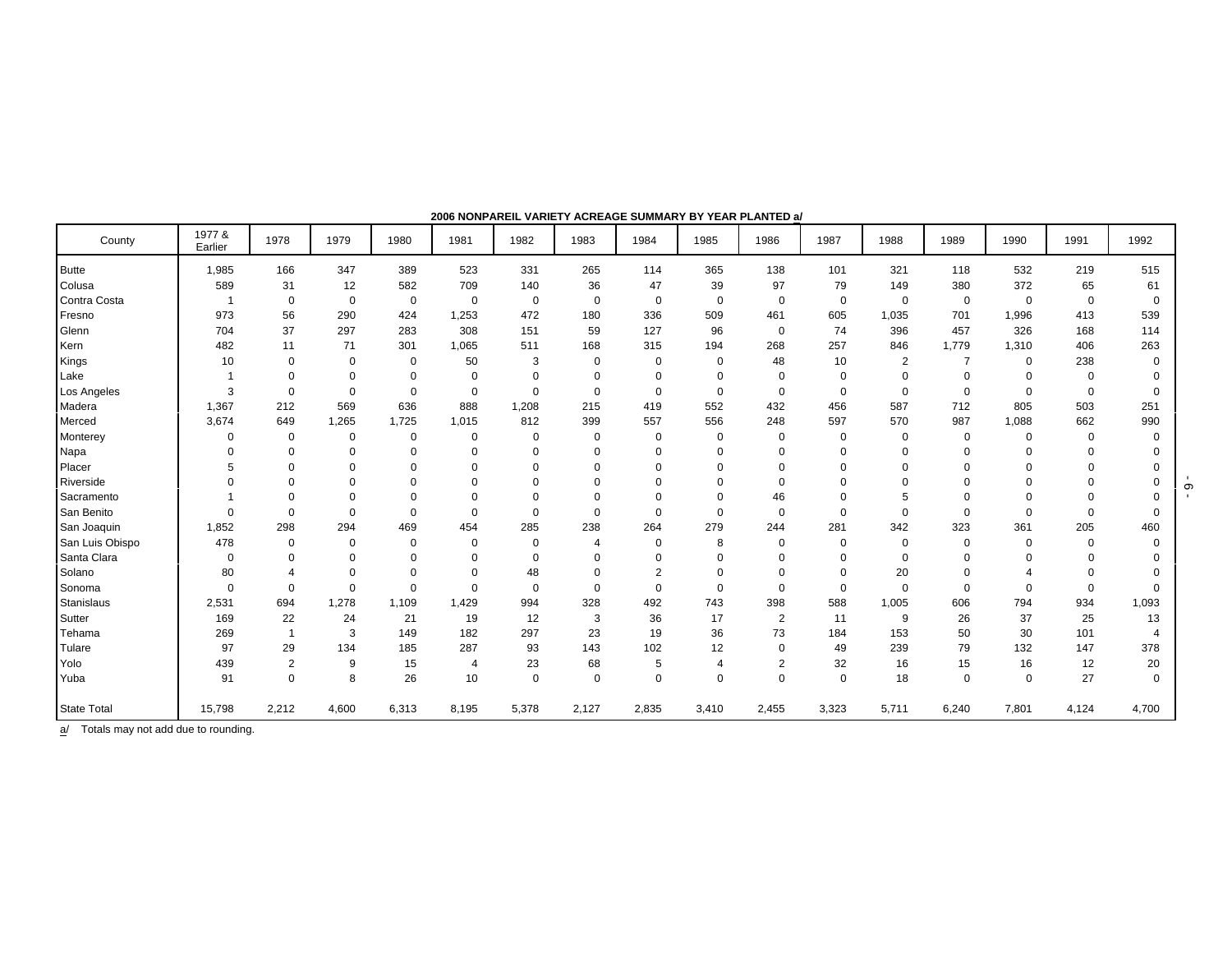|                    |          |                |             |             |             |             |             |             |                |             |             |              |          |              |                | Acres Standing in 2006 b/ |                |
|--------------------|----------|----------------|-------------|-------------|-------------|-------------|-------------|-------------|----------------|-------------|-------------|--------------|----------|--------------|----------------|---------------------------|----------------|
| County             | 1993     | 1994           | 1995        | 1996        | 1997        | 1998        | 1999        | 2000        | 2001           | 2002        | 2003        | 2004         | 2005     | 2006         | Bearing        | Non-<br>Bearing           | Total          |
| <b>Butte</b>       | 285      | 570            | 958         | 1,462       | 768         | 501         | 339         | 554         | 382            | 354         | 351         | 601          | 222      | 445          | 12,952         | 1,267                     | 14,219         |
| Colusa             | 171      | 602            | 251         | 299         | 472         | 837         | 612         | 532         | 760            | 446         | 386         | 692          | 830      | 520          | 8,754          | 2,041                     | 10,795         |
| Contra Costa       | 0        | 0              | 0           | 0           | $\mathbf 0$ | 0           | 0           |             | 0              | 0           | $\mathbf 0$ | $\bf{0}$     | $\bf{0}$ | $\mathbf{0}$ | $\overline{2}$ | $\mathbf 0$               | $\overline{2}$ |
| Fresno             | 972      | 1,300          | 1,423       | 1,368       | 1,532       | 1,694       | 1,775       | 1,458       | 1,497          | 1,301       | 1,510       | 2,689        | 1,799    | 1,209        | 26,072         | 5,698                     | 31,770         |
| Glenn              | 228      | 1,234          | 1,354       | 800         | 343         | 1,182       | 1,076       | 706         | 698            | 405         | 485         | 853          | 287      | 471          | 12,106         | 1,611                     | 13,717         |
| Kern               | 1,936    | 1,956          | 2,181       | 3,132       | 3,588       | 4,985       | 4,102       | 1,170       | 701            | 689         | 921         | 4,558        | 6,802    | 5,008        | 33,608         | 16,369                    | 49,976         |
| Kings              | 12       | 39             | 43          | 0           | 73          | 364         | 22          | 102         | 309            | 18          | 9           | 132          | 107      | 53           | 1,357          | 291                       | 1,648          |
| Lake               | $\Omega$ | $\mathbf 0$    | $\mathbf 0$ | $\mathbf 0$ | $\mathbf 0$ | 0           | 0           | $\mathbf 0$ | $\mathbf 0$    | $\mathbf 0$ | $\mathbf 0$ | $\bf{0}$     | $\bf{0}$ | $\Omega$     |                | $\bf{0}$                  |                |
| Los Angeles        | $\Omega$ | $\mathbf 0$    | $\Omega$    | $\Omega$    | $\mathbf 0$ | $\mathbf 0$ | $\mathbf 0$ |             | $\mathbf 0$    | $\mathbf 0$ | $\mathbf 0$ | $\bf{0}$     | $\bf{0}$ |              | $\overline{4}$ | $\bf{0}$                  |                |
| Madera             | 499      | 988            | 799         | 865         | 969         | 506         | 525         | 323         | 625            | 558         | 998         | 1,470        | 1,091    | 1,106        | 17,466         | 3,667                     | 21,132         |
| Merced             | 901      | 1,555          | 1,559       | 1,060       | 1,751       | 1,560       | 1,368       | 1,048       | 1,124          | 1,163       | 851         | 1.742        | 1.782    | 572          | 29,729         | 4.096                     | 33,826         |
| Monterey           | $\Omega$ | $\Omega$       | $\Omega$    | 0           | 0           | 0           | $\mathbf 0$ | 0           | 0              | $\mathbf 0$ | $\mathbf 0$ | $\bf{0}$     | 0        | $\bf{0}$     | 0              | $\bf{0}$                  | $\Omega$       |
| Napa               |          | $\Omega$       | $\Omega$    | $\Omega$    | $\Omega$    | $\Omega$    | $\Omega$    | $\Omega$    | $\Omega$       | $\Omega$    | $\Omega$    | $\mathbf{0}$ |          |              | $\Omega$       |                           |                |
| Placer             |          | 0              |             | 0           | $\Omega$    | $\Omega$    | $\Omega$    |             | $\Omega$       | 0           | $\Omega$    | $\Omega$     | 0        | $\bf{0}$     | 5              | $\Omega$                  | 5              |
| Riverside          | $\Omega$ | $\Omega$       | $\Omega$    | $\Omega$    | $\Omega$    | $\Omega$    | $\Omega$    | $\Omega$    | $\Omega$       | O           | $\Omega$    | $\Omega$     | $\Omega$ | $\Omega$     | $\Omega$       | $\Omega$                  | $\Omega$       |
| Sacramento         |          | $\overline{2}$ | $\Omega$    | 0           | $\Omega$    | $\Omega$    | 0           | $\Omega$    | $\Omega$       | $\Omega$    | $\Omega$    | $\mathbf{0}$ | 0        |              | 54             |                           | 54             |
| San Benito         | $\Omega$ | $\Omega$       | $\Omega$    | 0           | $\mathbf 0$ | $\Omega$    | 0           | $\Omega$    | $\mathbf 0$    | $\mathbf 0$ | $\Omega$    | $\bf{0}$     | $\bf{0}$ | $\Omega$     | $\Omega$       | $\bf{0}$                  | $\Omega$       |
| San Joaquin        | 550      | 533            | 534         | 583         | 443         | 522         | 584         | 665         | 470            | 484         | 491         | 671          | 575      | 301          | 12,505         | 1,548                     | 14,053         |
| San Luis Obispo    | $\Omega$ | $\mathbf 0$    | $\Omega$    | $\mathbf 0$ | $\mathbf 0$ | 0           | 0           | $\mathbf 0$ | $\mathbf 0$    | 0           | $\Omega$    | $\bf{0}$     | 0        | $\bf{0}$     | 490            | $\mathbf 0$               | 490            |
| Santa Clara        | $\Omega$ | $\Omega$       | $\Omega$    | $\Omega$    | $\mathbf 0$ | $\Omega$    | $\Omega$    | $\Omega$    | $\Omega$       | $\Omega$    | $\mathbf 0$ | $\bf{0}$     | 0        | $\bf{0}$     | $\Omega$       | $\Omega$                  | $\Omega$       |
| Solano             | $\Omega$ | 23             | 49          | 48          | 32          | 98          | 5           | 45          | 8              | 20          | $\mathbf 0$ | 23           | 50       | 21           | 484            | 93                        | 578            |
| Sonoma             | $\Omega$ | $\Omega$       | $\Omega$    | $\mathbf 0$ | $\mathbf 0$ | $\mathbf 0$ | $\Omega$    | $\mathbf 0$ | $\mathbf 0$    | $\mathbf 0$ | $\mathbf 0$ | $\bf{0}$     | $\bf{0}$ | $\bf{0}$     | $\mathbf 0$    | $\bf{0}$                  | $\Omega$       |
| Stanislaus         | 1,060    | 1,984          | 1,690       | 1,384       | 1,239       | 1,627       | 1,539       | 1,059       | 988            | 986         | 987         | 1,255        | 1,422    | 1,106        | 29,559         | 3,784                     | 33,343         |
| Sutter             | 10       | 48             | 61          | 43          | 192         | 122         | 16          | 56          | $\overline{7}$ | 5           | 19          | 54           | 69       | 43           | 1,020          | 165                       | 1,186          |
| Tehama             | 130      | 152            | 140         | 268         | 27          | 300         | 131         | 45          | 96             | 200         | 206         | 169          | 72       | 64           | 3,269          | 305                       | 3,574          |
| Tulare             | 195      | 158            | 305         | 462         | 318         | 186         | 223         | 197         | 121            | 114         | 311         | 441          | 882      | 450          | 4,695          | 1,773                     | 6,468          |
| Yolo               | 68       | 17             | 103         | 208         | 177         | 51          | 89          | 76          | 79             | 131         | 69          | 378          | 59       | 76           | 1,745          | 513                       | 2,258          |
| Yuba               | $\Omega$ | 28             | $\mathbf 0$ | 103         | $\mathbf 0$ | 41          | 46          | $\mathbf 0$ | $\mathbf 0$    | 43          | $\mathbf 0$ |              | 0        | $\bf{0}$     | 440            | $\mathbf{1}$              | 441            |
| <b>State Total</b> | 7,015    | 11,189         | 11,447      | 12,084      | 11,923      | 14,576      | 12,452      | 8,035       | 7,862          | 6,918       | 7,594       | 15,729       | 16,047   | 11,446       | 196,316        | 43,222                    | 239,538        |

**2006 NONPAREIL VARIETY ACREAGE SUMMARY BY YEAR PLANTED (Continued) a/**

a/ Totals may not add due to rounding.

b/ Shaded/bold area represents non-bearing years, 2004-2006.

 $-7 -$